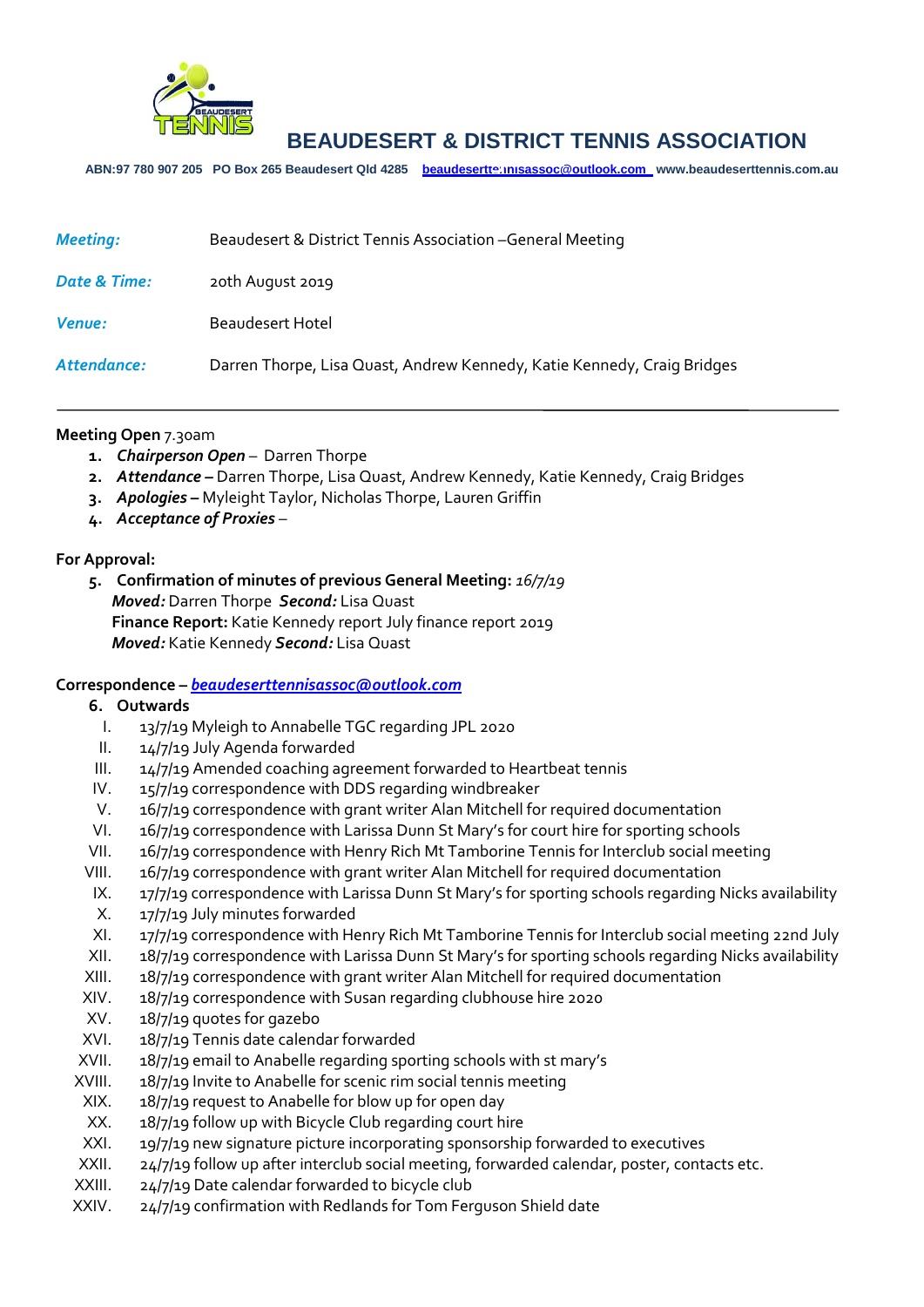

**ABN:97 780 907 205 PO Box 265 Beaudesert Qld 4285 [beaudeserttennisassoc@outlook.com](mailto:beaudeserttennisassoc@outlook.com) www.beaudeserttennis.com.au**

- XXV. 24/7/19 meeting arranged with Nick and Larissa regarding St Mary's school. Heartbeat tennis will now take this over and bill club court hire.
- XXVI. 24/7/19 proof of marquee and invoice forwarded for approval
- XXVII. 24/7/19 correspondence with DDS regarding windbreaker
- XXVIII. 25/7/19 Amended coaching agreement forwarded to Heartbeat tennis
- XXIX. 25/7/19 RSVP for sport & rec evening for Darren & Lisa
- XXX. 30/7/19 Invite to Lauren to attend JPL meeting
- XXXI. 30/7/19 Darren RSVP to attend JPL meeting
- XXXII. 31/7/19 Approval to go ahead with marque to flag banner
- XXXIII. 31/7/19 correspondence with DDS regarding windbreaker
- XXXIV. 1/8/19 Chris Humphries Beaudesert State School regarding rackets that have been loaned from TQ
- XXXV. 6/8/19 correspondence with grant writer Alan Mitchell for required documentation
- XXXVI. 18/7/19 correspondence with grant writer Alan Mitchell regarding community grant
- XXXVII. 14/8/19 follow up for court payment from bicycle club
- XXXVIII. 15/8/19 follow up to bicycle club regarding sublease signing

### **Inwards**

- I. 15/7/19 Darren amendments to coaching agreement
- II. 15/7/19 Darren correspondence regarding pin boards arrival, approval for fill in membership, go ahead with marquee
- III. 15/7/19 Alan Mitchell grant questions
- IV. 16/7/19 Larissa Dunn court hire for sporting schools correspondence
- V. 16/7/19 Alan Mitchell correspondence for required documents
- VI. 17/7/19 correspondence with Henry Rich Mt Tamborine Tennis for Interclub social meeting 22nd July
- VII. 17/7/19 Larissa Dunn court hire for sporting schools correspondence
- VIII. 18/7/19 Lisa Caruana reminder for sport and rec dinner
- IX. 18/7/19 correspondence regarding marque
- X. 19/7/19 Correspondence with Larissa Dunn regarding court hire for sporting schools
- XI. 19/7/19 correspondence regarding marque including quote
- XII. 19/7/19 Karen from Bicycle club correspondence regarding court hire for social night
- XIII. 19/7/19 My Community Directory confirming detail updates
- XIV. 22/7/19 Karen Bicycle club informing of extra court use
- XV. 22/7/19 Lacey Sawtell reminder grants closing
- XVI. 22/7/19 Alan Mitchell correspondence for required documents
- XVII. 22/7/19 Larissa Dunn court hire for sporting schools correspondence regarding Nick taking over
- XVIII. 23/7/19 Annabelle invite to Darren & Myleigh for Gold Coast Tennis Forum
- XIX. 23/7/19 Mitre 10 invoice
- XX. 24/7/19 Annabelle invite to Darren & Myleigh for Gold Coast Tennis Forum correction
- XXI. 24/7/19 Dates for Bicycle club from Karen
- XXII. 24/7/19 Redlands confirming Tom Ferguson Shield date
- XXIII. 24/7/19 TA OHC survey link
- XXIV. 24/7/19 Annabelle confirming blow up booking
- XXV. 24/7/19 Fassifern & Mt Tamborine acknowledgement of posters, date calendar etc. for Scenic rim interclub
- XXVI. 24/7/19 Flag Banner artwork proof
- XXVII. 25/7/19 acceptance of RSVP for sport and rec dinner from council
- XXVIII. 25/7/19 Logan City meeting 1st August at Beenleigh 9.30am
- XXIX. 25/7/19 Lauren from Aussie born confirming our shirts are in transit
- XXX. 25/7/19 Larissa confirming meeting with Nick & Myleigh
- XXXI. 25/7/19 Lisa receipt invoice for coaching registration
- XXXII. 25/7/19 Air con quotes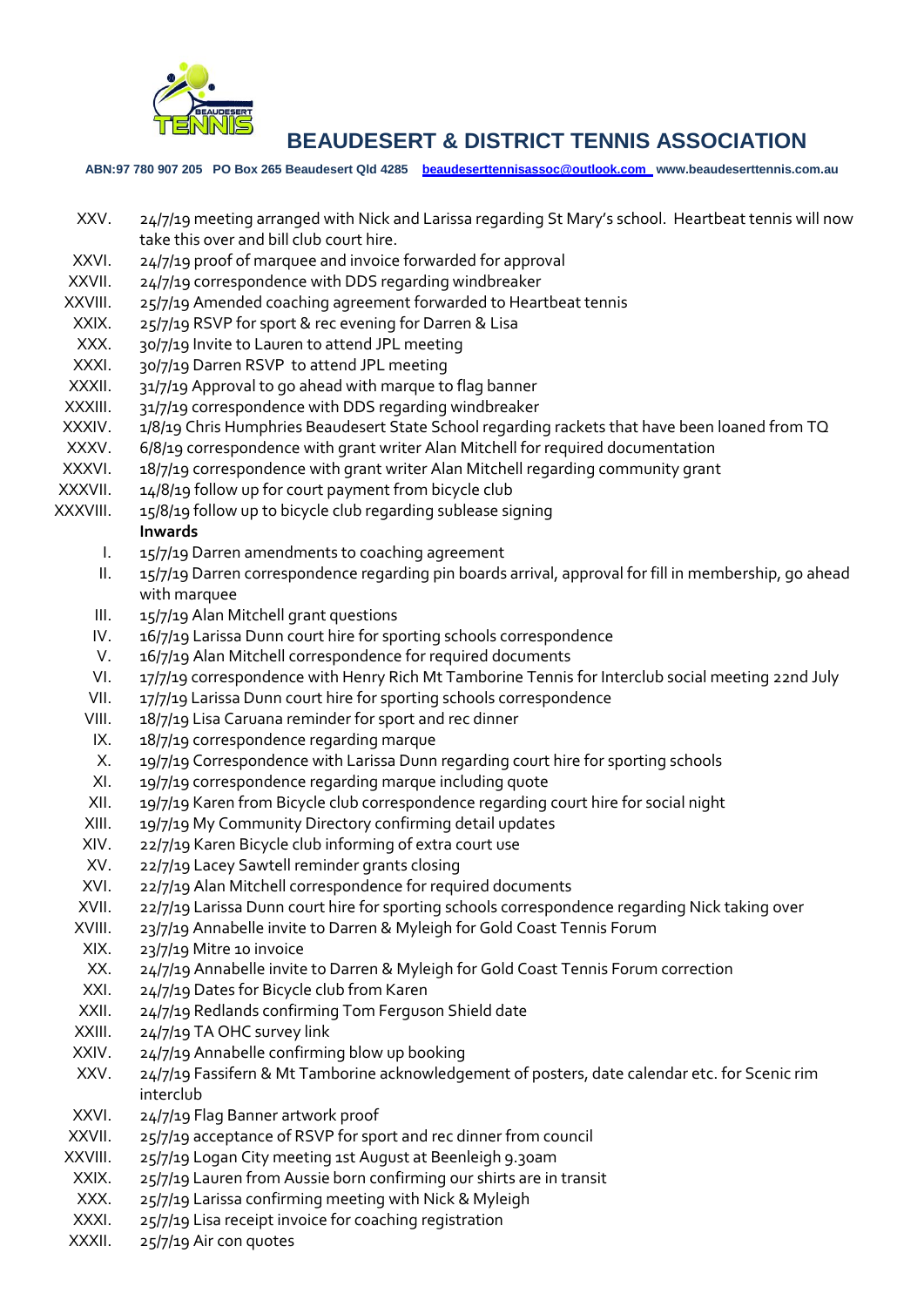

**ABN:97 780 907 205 PO Box 265 Beaudesert Qld 4285 [beaudeserttennisassoc@outlook.com](mailto:beaudeserttennisassoc@outlook.com) www.beaudeserttennis.com.au**

- XXXIII. 26/7/19 TLC minutes and agenda
- XXXIV. 26/7/19 air con quotes from Rhys Brown electrical
- XXXV. 26/7/19 Flag banner marque invoice
- XXXVI. 26/7/19 Quickbooks invoice
- XXXVII. 26/7/19 DDS correspondence regarding windbreaker
- XXXVIII. 29/7/19 required documentation for Grant writer
- XXXIX. 29/7/19 Sport and Rec fairplay (formally get started) opening soon
- XL. 30/7/19 Lisa Caruana announcing sport and rec grants
- XLI. 30/7/19 Brett Jimboomba Tennis entry form for club tournament
- XLII. 30/7/19 TLC confirming attendance of Lauren
- XLIII. 30/7/19 Flag banner confirming payment
- XLIV. 31/7/19 Lauren confirming shirts have arrived
- XLV. 31/7/19 DDS correspondence regarding windbreaker
- XLVI. 1/8/19 DDS invoice
- XLVII. 6/8/19 Launch of Active Qld Alliance
- XLVIII. 6/8/19 Telstra bill
- XLIX. 6/8/19 Community Gambling Benefit Fund confirmation
- L. 6/8/19 Alan Mitchel correspondence regarding CGBF
- LI. 7/8/19 Urban Utilities notice
- LII. 7/8/19 Scott Buchholz community grant updates
- LIII. 8/8/19 Fire ant update
- LIV. 8/8/19 Paul Hanley TLC tournament poster
- LV. 9/8/19 Lacey Sawtell stronger communities program and grants
- LVI. 10/8/19 Dropbox sign up
- LVII. 12/6/19 South West Sport Rec Activate event dates
- LVIII. 13/8/19 Qld Schools Brisbane International schools challenge information
- LIX. 14/8/19 GC General meeting agenda
- LX. 15/8/19 Heartbeat tennis July billable court hours
- LXI. 16/8/19 Insurance renewal policy *(see attached)*
- LXII. 18/8/19 Alan Mitchell regarding GCBF application and grant direction
- LXIII. 19/9/19 Active Australia invite
- LXIV. 19/9/19 Beaudesert soft drinks invoice
- LXV. 19/9/19 GCRA AGM nominations
- LXVI. 19/9/19 DDS windbreaker correspondence design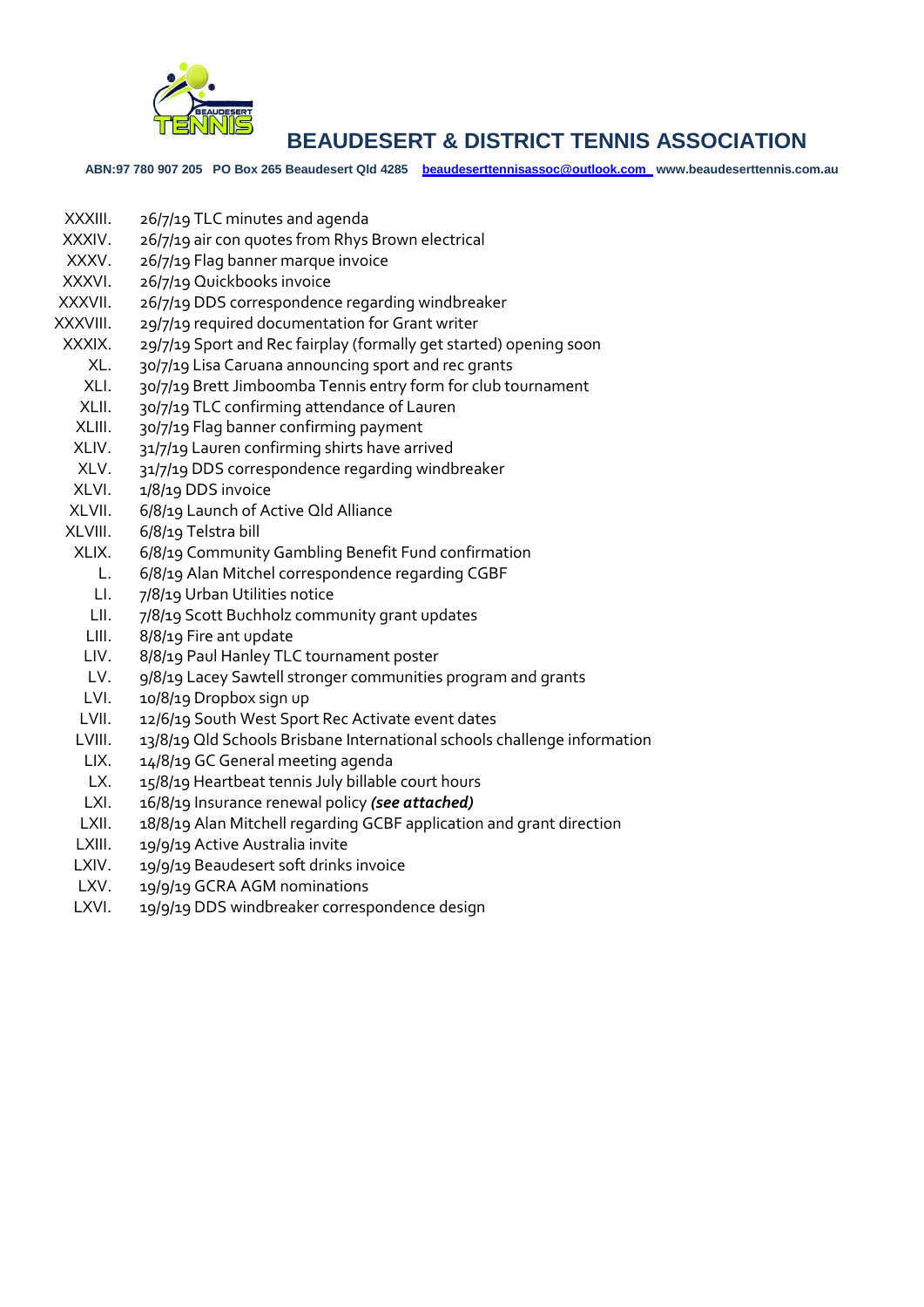

**ABN:97 780 907 205 PO Box 265 Beaudesert Qld 4285 [beaudeserttennisassoc@outlook.com](mailto:beaudeserttennisassoc@outlook.com) www.beaudeserttennis.com.au**

| <b>For Discussion</b>                                                     |                                                                                                                       | <b>Discussion Action</b> |                      |
|---------------------------------------------------------------------------|-----------------------------------------------------------------------------------------------------------------------|--------------------------|----------------------|
| Business arising from Minutes of previous General Meeting: 16th July 2019 |                                                                                                                       |                          |                      |
| L.                                                                        | Coaching agreement - Lisa would like to read so this will be addressed next<br>meeting                                | L                        | Lisa                 |
| II.                                                                       | Selwyn park committee meeting - still to confirm                                                                      | Ш.                       | <b>Myleigh</b>       |
| Ш.                                                                        | Janette Life member details - Darren has been trying to arrange this with                                             | III.                     | <b>Darren</b>        |
|                                                                           | Scott and has not been able to confirm a date.                                                                        |                          |                      |
| IV.                                                                       | <b>Club shirts - Have arrived</b>                                                                                     | IV.                      |                      |
| V.                                                                        | Plan for landscaping front entrance - Darren to follow up                                                             | V.                       | <b>Darren</b>        |
| VI.                                                                       | Sublease with cycling club report - Myleigh had no response and to follow up                                          | VI.<br>VII.              | <b>Myleigh</b>       |
| VII.                                                                      | Gazebo - has been received                                                                                            | VIII.                    | $\equiv$<br>$\equiv$ |
| VIII.                                                                     | Event date calendar - been forwarded out to committee by Myleigh, events                                              | IX.                      |                      |
|                                                                           | are now up on facebook & website (see attached)                                                                       | Χ.                       |                      |
| IX.                                                                       | JPL finals - Darren has secured a yellow ball final for the 14/9/19, he will need<br>volunteers for bbq, canteen etc. |                          |                      |
| Х.                                                                        | Sporting Schools St Marys - Nick will be providing Sporting Schools to St                                             |                          |                      |
|                                                                           | Mary's                                                                                                                |                          |                      |
|                                                                           |                                                                                                                       |                          |                      |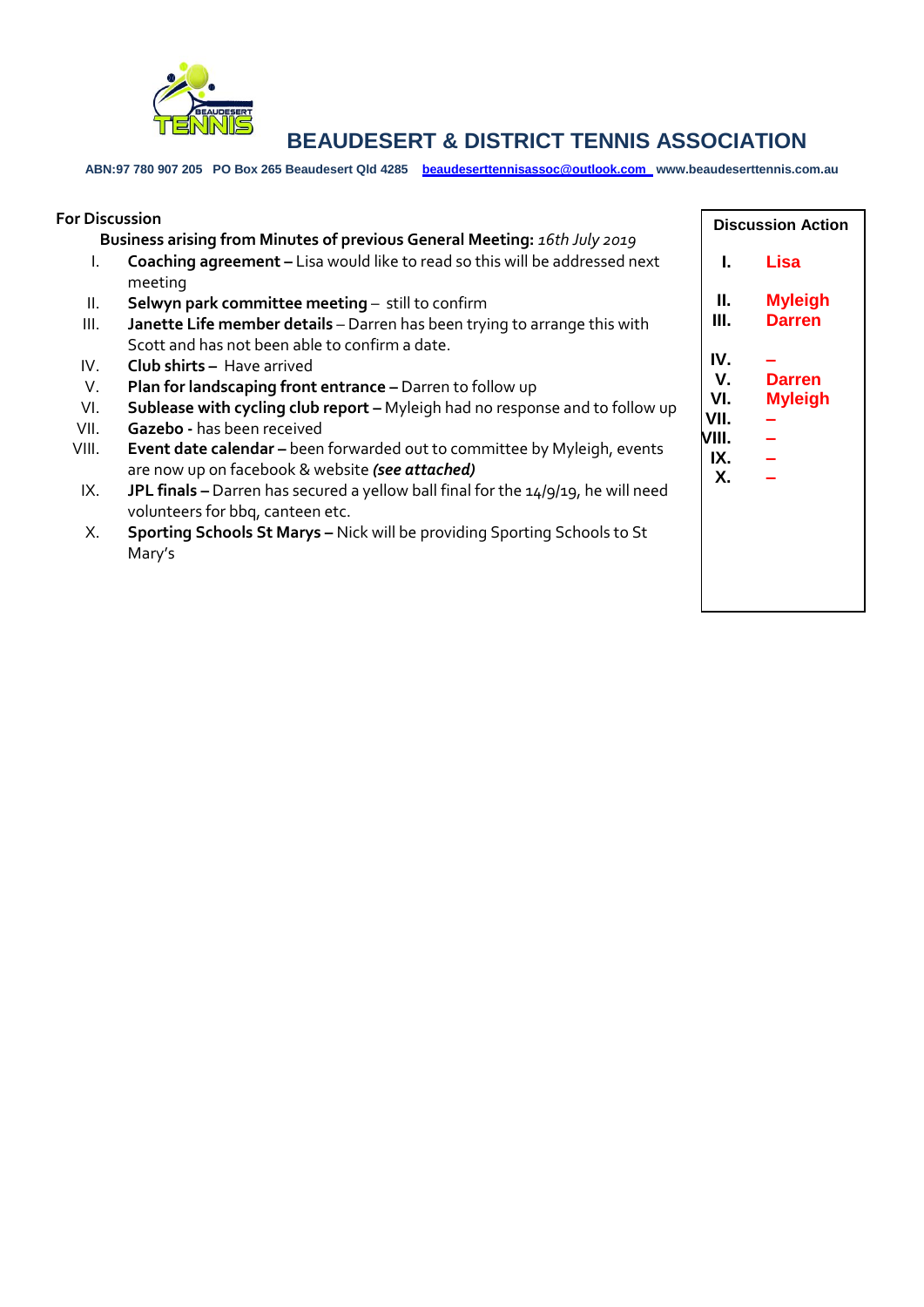

**ABN:97 780 907 205 PO Box 265 Beaudesert Qld 4285 [beaudeserttennisassoc@outlook.com](mailto:beaudeserttennisassoc@outlook.com) www.beaudeserttennis.com.au**

|      | 7. Agenda                                                                              | <b>Agenda Action</b> |                |  |
|------|----------------------------------------------------------------------------------------|----------------------|----------------|--|
| I.   | Darren & Lisa said Sport & Recreation event dinner was lovely and a thank you to all   | Ι.                   |                |  |
|      | clubs for their commitment and work                                                    | П.                   |                |  |
| Ш.   | St Mary's fete report from Darren - This event is not worth participating in future    | III.                 |                |  |
|      | with no people participating or visiting club site due to location. There is a meeting | IV.                  | <b>GM</b>      |  |
|      | on 11/9/19 if we want to address                                                       | V.                   | <b>GM</b>      |  |
| III. | Tom Ferguson Shield report from Darren - was great social day, team was not as         | VI.                  | <b>GM</b>      |  |
|      | strong as it has been in the past                                                      | VII.                 | <b>Katie</b>   |  |
| IV.  | Scenic Rim interclub social (see attached) Revisit the next meeting                    |                      | <b>Myleigh</b> |  |
| V.   | Red ball Brisbane International schools day (see attached) Myleigh to discuss next     |                      |                |  |
|      | meeting                                                                                |                      |                |  |
|      |                                                                                        |                      |                |  |
| VI.  | End of year presentation - discuss next meeting                                        |                      |                |  |
| VII. | Senior/Pensioner membership - This was moved by committee \$50 full year and           |                      |                |  |
|      | \$30 half year for Pensioners                                                          |                      |                |  |
|      |                                                                                        |                      |                |  |
|      |                                                                                        |                      |                |  |
|      |                                                                                        |                      |                |  |
|      |                                                                                        |                      |                |  |
|      |                                                                                        |                      |                |  |
|      |                                                                                        |                      |                |  |
|      |                                                                                        |                      |                |  |
|      |                                                                                        |                      |                |  |
|      |                                                                                        |                      |                |  |
|      |                                                                                        |                      |                |  |
|      |                                                                                        |                      |                |  |
|      |                                                                                        |                      |                |  |
|      |                                                                                        |                      |                |  |
|      |                                                                                        |                      |                |  |
|      |                                                                                        |                      |                |  |
|      |                                                                                        |                      |                |  |
|      |                                                                                        |                      |                |  |
|      |                                                                                        |                      |                |  |
|      |                                                                                        |                      |                |  |
|      |                                                                                        |                      |                |  |
|      |                                                                                        |                      |                |  |
|      |                                                                                        |                      |                |  |
|      |                                                                                        |                      |                |  |
|      |                                                                                        |                      |                |  |
|      |                                                                                        |                      |                |  |
|      |                                                                                        |                      |                |  |
|      |                                                                                        |                      |                |  |
|      |                                                                                        |                      |                |  |
|      |                                                                                        |                      |                |  |
|      |                                                                                        |                      |                |  |
|      |                                                                                        |                      |                |  |
|      |                                                                                        |                      |                |  |
|      |                                                                                        |                      |                |  |
|      |                                                                                        |                      |                |  |
|      |                                                                                        |                      |                |  |
|      |                                                                                        |                      |                |  |